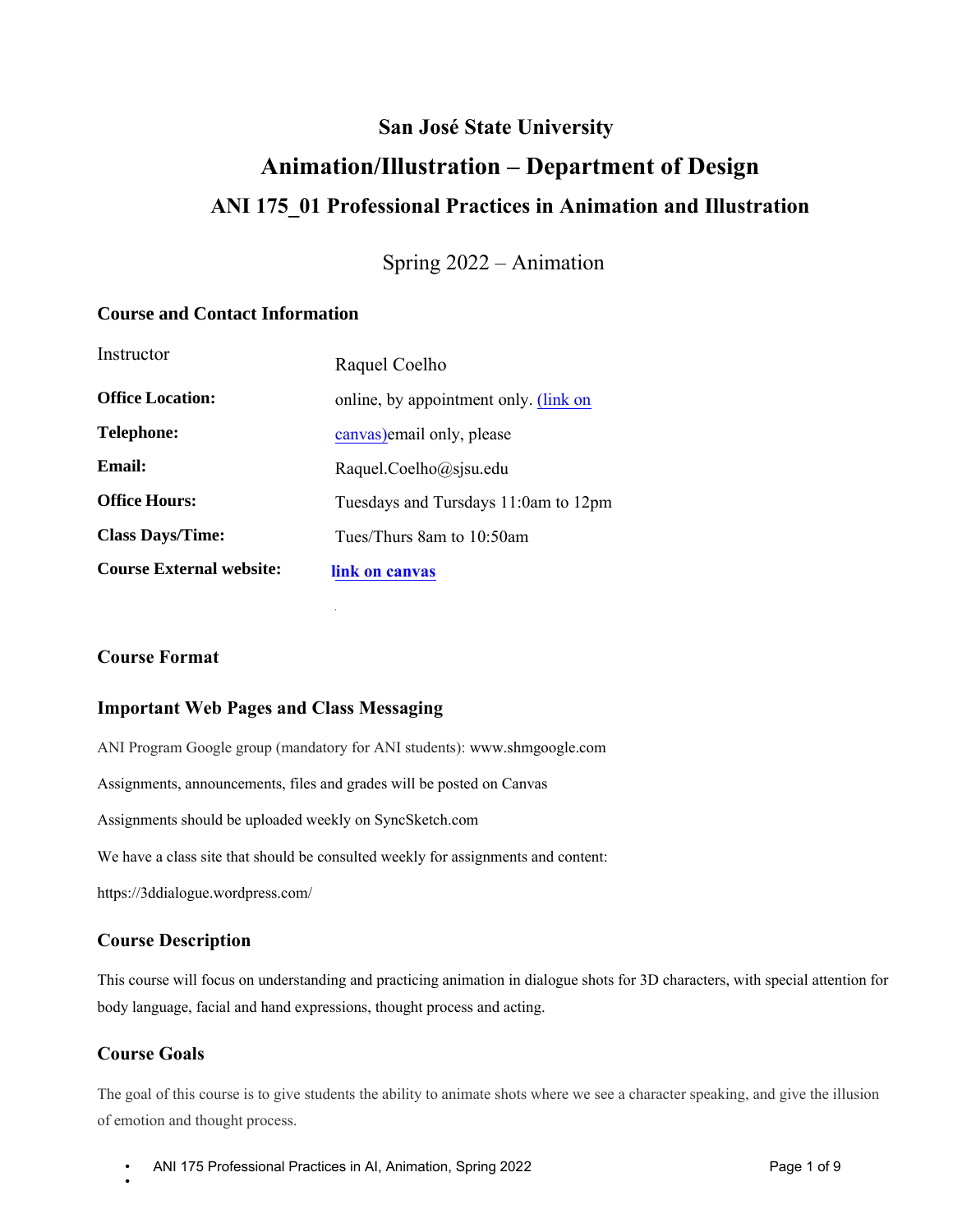#### **Course Learning Outcomes (CLO)**

Upon successful completion of this course, students will be able to:

- 1. CLO#1: animate a shot with a character speaking and showing thought process and emotion
- 2. CLO#2: correctly use body language, facial and hand expressions in their scenes
- 3. CLO#3: have a better understanding of acting by analyzing live action films, and apply some of it in their own scenes.

### **Required Texts/Readings**

### **Required book:**

#### **The Artist's Complete Guide to Facial Expressions** Author: Gary Faigin

Publisher: Watson-Guptill Publication; ISBN-10:0823004325 and ISBN-13:978-0823004324

#### **100 Tuesday Tips volume 2** – Author: Griz and Norm

Self Published, please order it here: https://www.etsy.com/listing/658496905/volume-2-100-tuesday-tips

#### **The Definitive Book of Body Language**

Authors: Allan + Barbara Pease

Manjul Publishing House; ISBN; 9781920816070

#### **The Dictionary of Body language - A Field Guide to Human Behavior**

Author: Joe Navarro; ISBN: 9780062846877

#### **Suggested books:**

#### **Emotions Revealed: Recognizing Faces and Feelings to Improve communication and Emotional Life;** Author:

Paul Ekman; Publisher: Hold Paperbacks. ISBN 0805083391

#### **Facial Expressions – A visual Reference for Artists**;

Author: Mark Simon

Publisher: Watson-Guptill Publication Harvard Business Review, ISBN-10:0823016714; ISBN-13:978-0823016716

#### **Acting for Animators: A Complete Guide To Performance Animation**; Author: Ed Hooks; Publisher: Heinemann

Drama

ISBN-10: 0415580242 ; ISBN-13: 978-0415580243

(available at the Martin Luther King Library)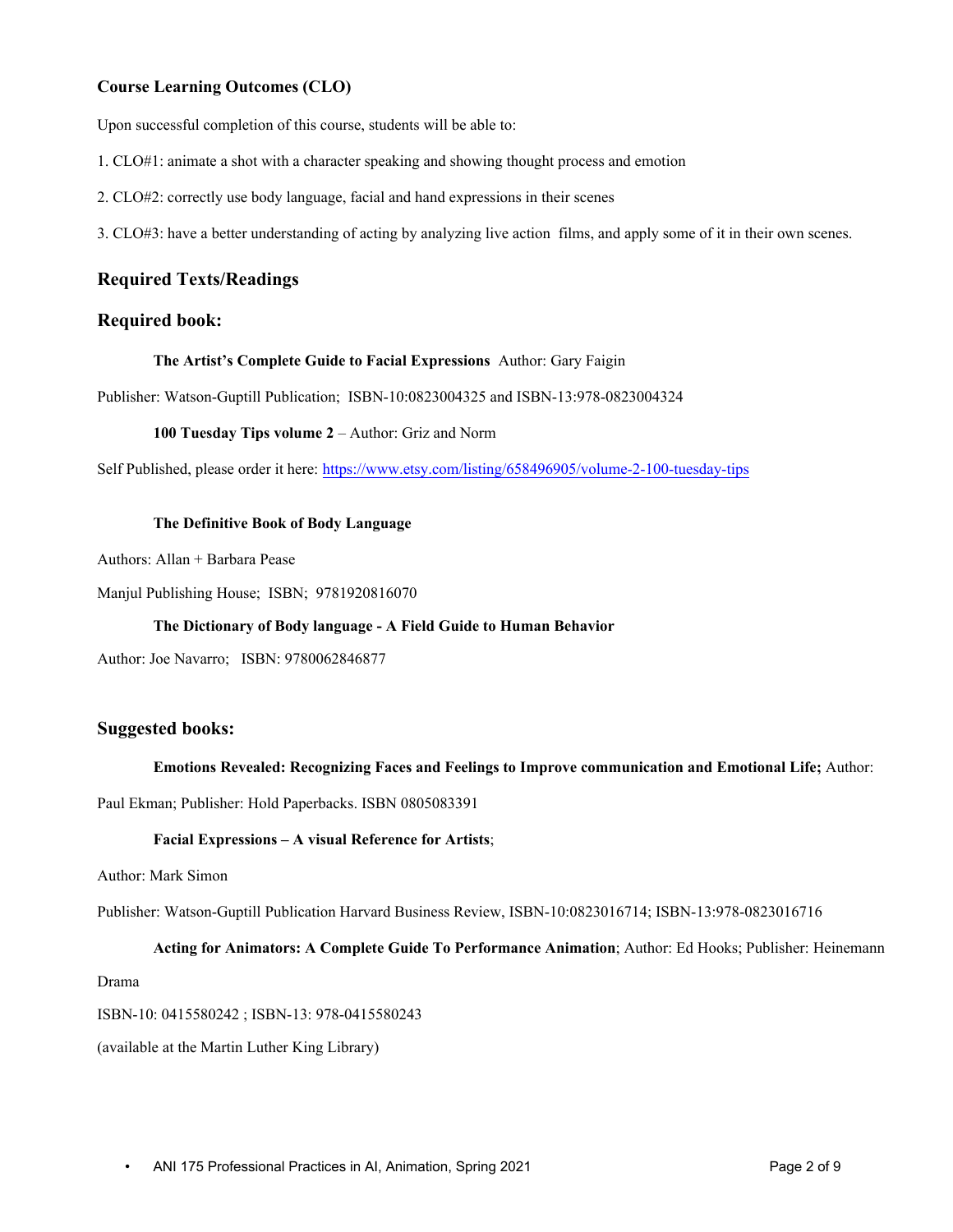### **Other technology requirements / equipment / materials**

A sketch book, pencils or pens to take notes. A laptop with Adobe Suite installed will be required.

An external drive to backup your files (should be brought to everyclass)

Please install Filmic Pro in your cel phone (or other app that shoots video at 24fps)

Table mirrors (the type we have in the computer lab). We recommend Sax Free-Standing and Single-Sided Self-Portrait Mirror - 8 1/2 x 11 inches (aprox \$10)

-if you are working on your own computer please make sure to hve Maya 2020 installed. Also check if you computer has the minimum hardware requirements here: https://knowledge.autodesk.com/support/maya/learnexplore/caas/sfdcarticles/sfdcarticles/System-requirements-for-Autodesk-Maya-2020.html

### **Course Requirements and Assignments**

"Success in this course is based on the expectation that students will spend, for each unit of credit, a minimum of 45 hours over the length of the course (normally three hours per unit per week) for instruction, preparation/studying, or course related activities, including but not limited to internships, labs, and clinical practica. Other course structures will have equivalent workload expectations as described in the syllabus."

### **Final Examination or Evaluation**

A final project will be required for this course.The final project will consist of a group project showing a character animation sequence designed, storyboarded, animated and lit by each group.

### **Grading Information**

- Grades will reflect a student's overall engagement with the course material from throughout the term, as determined by factors such as the quality and creativity of assignment work, class attendance, class participation, progress and effort. Students are responsible for maintaining an updated record of all completed assignments.
- The following 3 **scene assignments** will account for **60% of your grade**

Project 01 (3 words): 10 points

Project 02 2 (2 Characters, 2 Scenes): 10 points

Project 03: (Group Sequence): 10 points

• **Poses and Quick Studies** will be graded weekly, 1 point for assignment:

If you do all Poses: 10 points

If you do all QuickStudies: 10 points

- **Effort and Participation:** 10
- **Final reel :** 10 points

Grades will reflect a student's overall engagement with the course material from throughout the term, as determined by factors such as completion of all assignments, the quality of assignment work, class participation, progress and effort. Students are responsible for maintaining an updated record of all completed assignments.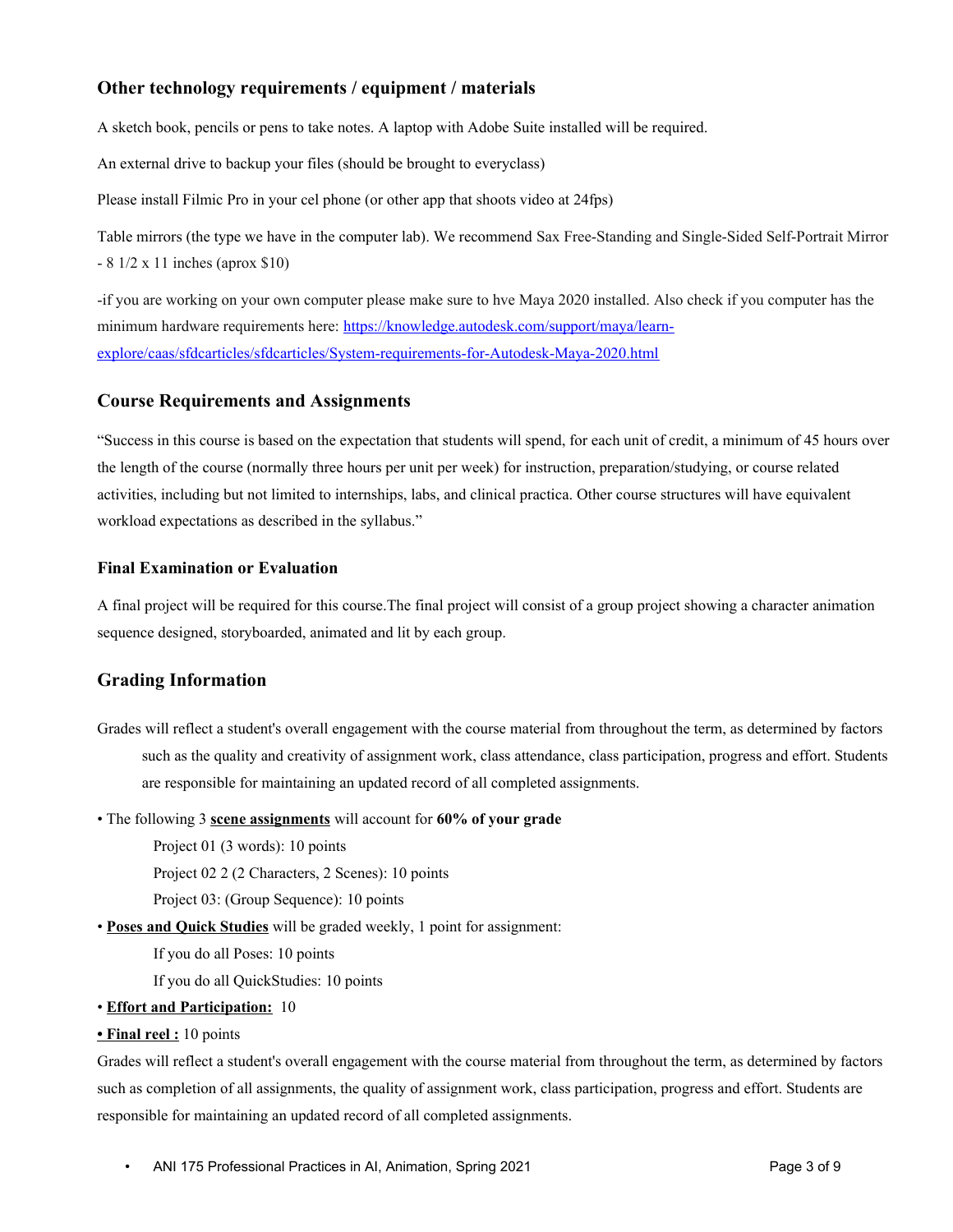OBS: Student will only be granted an incomplete grade if they are going through exceptional situations that required them to miss a majority of classes, or important class milestones, for example experiencing a compelling family emergency and/or life crisis. If you receive an incomplete you have to complete the work on your own and have one year to submit all final materials for consideration or your grade reverts to an FG.

### **Determination of Grades**

| A grades indicate excellent work.     | <b>A</b> plus = $100\%$ to 97%    | $C = 76\%$ to 73\%                |
|---------------------------------------|-----------------------------------|-----------------------------------|
| B grades indicate above average work. | $A = 96\%$ to 93\%                | <b>C</b> minus = $72\%$ to $70\%$ |
| C grades indicate average work.       | <b>A</b> minus = $92\%$ to $90\%$ | <b>D</b> plus = $69\%$ to $67\%$  |
| D grades indicate below average work. | <b>B</b> plus = $89\%$ to $87\%$  | $D = 66\%$ to 63%                 |
| F grades are failing.                 | $\mathbf{B} = 86\%$ to 83\%       | <b>D</b> minus = $62\%$ to $60\%$ |
|                                       | <b>B</b> minus = $82\%$ to $80\%$ | $\mathbf{F} = 59\%$ to $0\%$      |
|                                       | <b>C</b> plus = 79% to 77%        |                                   |

### **Classroom ProtocolAnimation/Illustration Program Policies**

- Students must arrive to class on time with materials ready to work.
- Cell phones must be silenced.
- Turn your camera on, and keep it on during classes as much as possible
- Use your real name is your zoom screen (First name only is ok)
- Use Chat window sparsely, only when necessary
- Be courteous and helpful to others, keep private conversations quiet on the chat
- Please schedule office hours if you need help

### **Computer Labs: remote access information**

If your computer doesn't meet hardware requirements to run Maya 2020, you have the option to use the computer labs on campus via remote login. All the information about remote login can be found here: https://docs.google.com/spreadsheets/d/1NcOHPr7yYEHvfhAiWnZq-HNqRo7TjrnQdwHZV8WKesI/edit?sp=sharing Please revise all the documents on the folder and let your instructor know if you have any questions.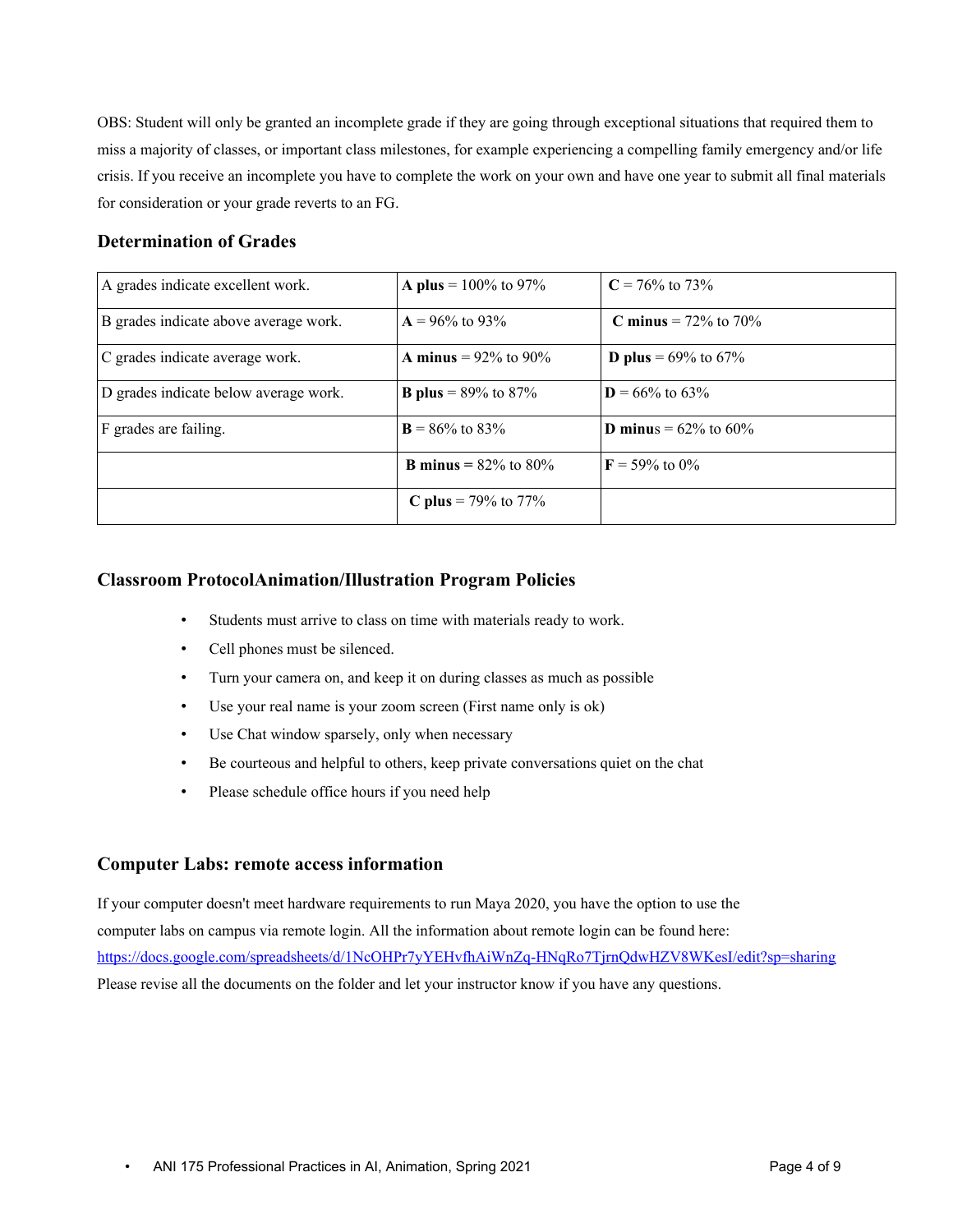### **University Policies**

Per University Policy S16-9 *(http://www.sjsu.edu/senate/docs/S16-9.pdf)*, relevant information to all courses, such as academic integrity, accommodations, dropping and adding, consent for recording of class, etc. is available on Office of Graduate and Undergraduate Programs' Syllabus Information web page at http://www.sjsu.edu/gup/syllabusinfo/

### **Assignment Policies**

#### **PRESENTATION AND FORMAT**

All animation scenes should start, from blocking, with a set composition including a camera with aim, and should be presented in the correct aspect ratio (HD720). Please consider your composition carefully, and make sure the camera angle and staging is adequate to the scene you have in mind. **From day one I want to see playblast movies from the correct camera angle.**All Maya **final assignments (**including poses, quick studies and animations) should be rendered in the due date in HD 720 aspect ratio. They should include shadows and be well presented, with the character in high res (smooth skin) and with appropriated lighting.

#### **PROJECTS, FILE ORGANIZATION AND NAMING CONVENTION**

Please use maya to create a project for each animation project you will be working on. Your files will be organized within the folders created by Maya. When working on the lab, just copy your project directory to the computer in the lab, open Maya and "set project" to your folder. Work on your scene, and copy the project back to you flash or external drive.

Keep your files organized and name them with your firstNameLastName. Use numbers to save different versions of your animation – this way you can go back to a previous version if one version gets corrupted, preventing you from loosing work. The best way to do that is using the automatic "incremental save" in Maya.

#### **BACK UP YOUR WORK**

Back up often. You should have always a copy of your projects in your flash or external drive, and in your own desktop or laptop computer. If you have some extra cash, you may want to invest on a dedicate external drive for backing up your scenes. It's never a bad idea to be on the safe side with your data! YOU ARE SOLELY RESPONSIBLE FOR KEEPING COPIES OF ALL OF YOUR FILES FOR THIS CLASS – please keep Maya scenes and movie files for all assignments.

#### **DEADLINES**

Deadlines for all assignments will be strictly observed. Try your best to complete projects within the deadline. Assignments are planning with a specific deadline in mind for a reason. Please keep the deadlines in mind when organizing your homework schedule. This class requires a minimum or 10 hours a week dedicated to homework. Any less than that will hurt the quality of your work. You do need to put in the hours! In some weeks, expect to put MORE than 10 hours for completion of all homework.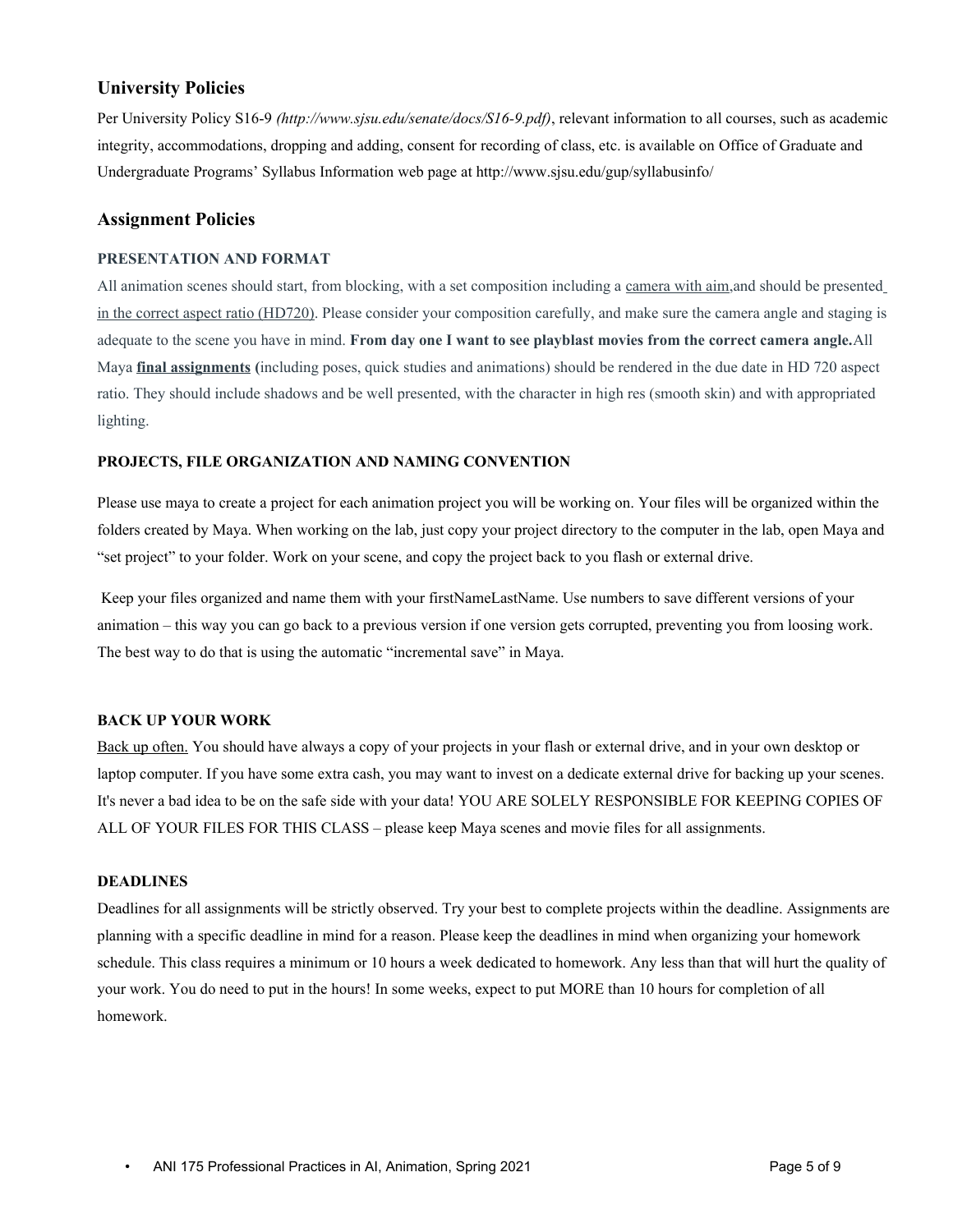**WORK COLLABORATIVELY** Animation is a very collaborative field. Even if you are a shy person, try to reach out for your classmates. Ask questions in class, connect with your classmates and ask them to give feedback on your work, or to help you when you are stuck. Help others when you see they need help. Doing this together will be more fun, and everybody will learn a lot more.

### **Course Schedule**

IMPORTANT NOTE: The schedule is subject to changes. All changes will be notified in class or via "announcements" on Canvas.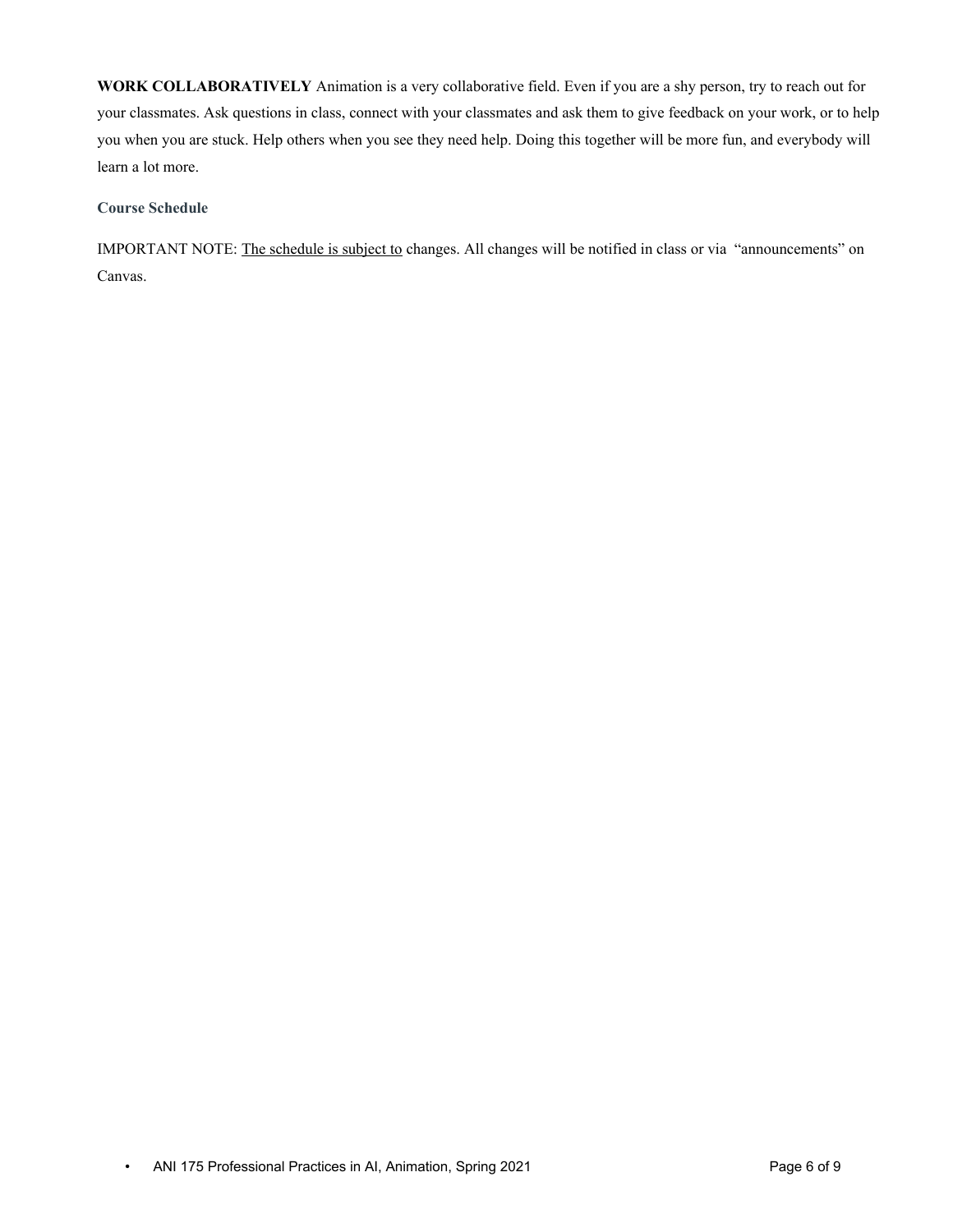# ANI 175 Professional Practices in Animation

# Spring 2022

# **Course Schedule**

| Week           | Date                 | <b>Topics, Readings, Assignments, Deadlines</b>              |
|----------------|----------------------|--------------------------------------------------------------|
| $\mathbf{1}$   | 01/27/22<br>Thursday | First day of class.                                          |
| $\mathbf{1}$   | 02/01/22             | Pease Consult Canvas for details on assignments and readings |
|                | Tuesday              |                                                              |
|                |                      |                                                              |
|                |                      |                                                              |
| $\overline{2}$ | 02/03/22             | Pease Consult Canvas for details on assignments and readings |
|                | Thursday             |                                                              |
| $\overline{2}$ | 02/08/22             | Pease Consult Canvas for details on assignments and readings |
|                | Tues                 |                                                              |
|                |                      |                                                              |
|                |                      |                                                              |
|                |                      |                                                              |
| $\overline{3}$ | 02/10/22             | Pease Consult Canvas for details on assignments and          |
|                |                      | readings                                                     |
|                | Thurs                |                                                              |
|                |                      |                                                              |
| $\overline{3}$ | 02/15/22             | Pease Consult Canvas for details on assignments and readings |
|                | Tues                 |                                                              |
|                |                      |                                                              |
| $\overline{4}$ | 02/17/22             | Pease Consult Canvas for details on assignments and readings |
|                | Thurs                |                                                              |
| $\overline{4}$ | 02/22/23             |                                                              |
|                | Tues                 | Pease Consult Canvas for details on assignments and readings |
|                |                      |                                                              |
|                |                      |                                                              |
|                |                      |                                                              |
|                |                      |                                                              |
|                |                      |                                                              |
|                |                      |                                                              |
| 5              | 02/24/22             | From Assignment 04, do the Pose and the Quick Study:         |
|                |                      |                                                              |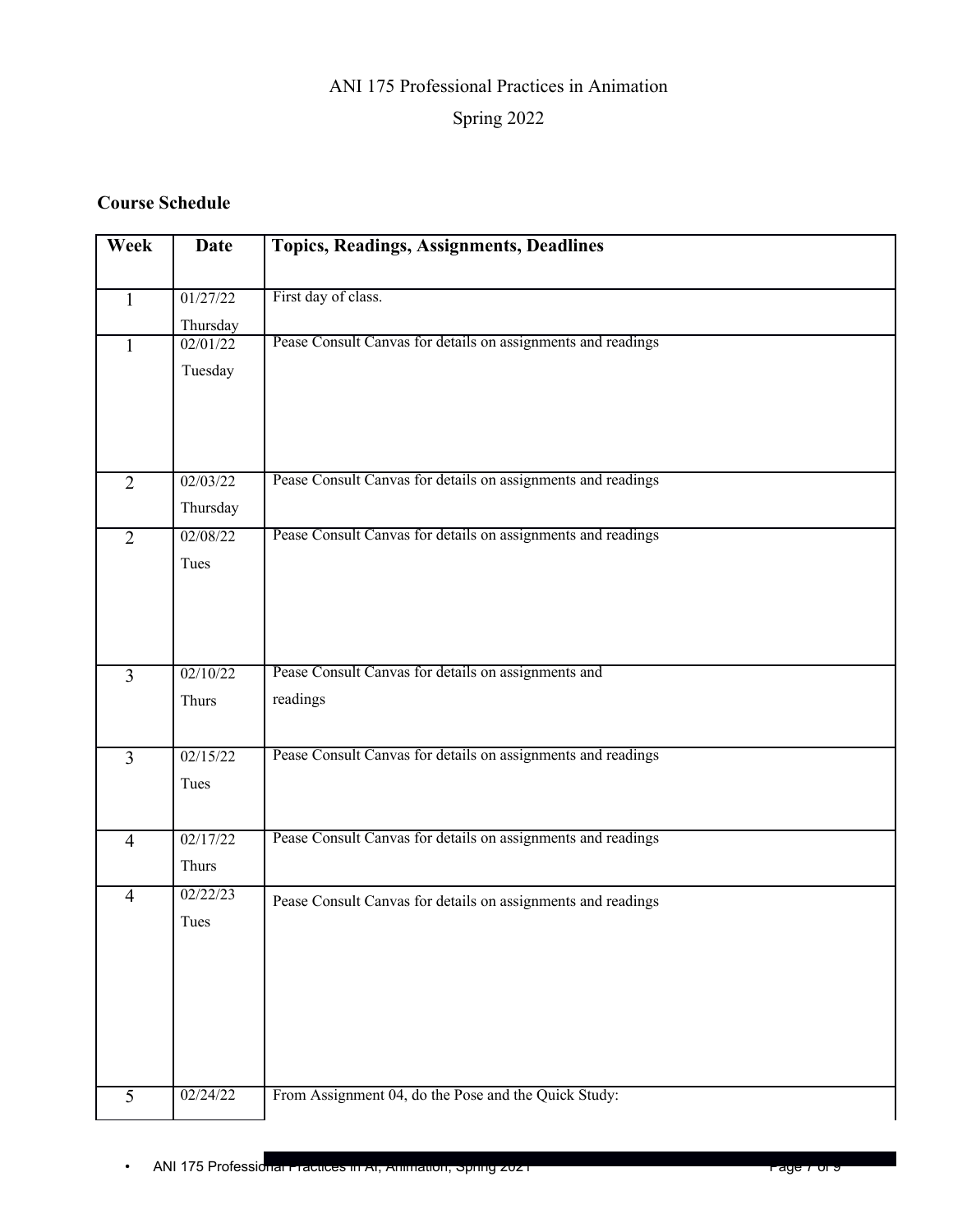| Week           | <b>Date</b>       | <b>Topics, Readings, Assignments, Deadlines</b>                                               |
|----------------|-------------------|-----------------------------------------------------------------------------------------------|
|                | Thurs             | Pease Consult Canvas for details on assignments and readings                                  |
| $\overline{5}$ | 03/01/22          | Pease Consult Canvas for details on assignments and readings                                  |
|                | Tues              |                                                                                               |
|                |                   |                                                                                               |
| 6              | 03/03/22          | Pease Consult Canvas for details on assignments and                                           |
|                | Thurs             | readings                                                                                      |
| 6              | 03/08/22          | Pease Consult Canvas for details on assignments and readings                                  |
|                | Tues              |                                                                                               |
|                |                   |                                                                                               |
| $\overline{7}$ | 03/10/22          | Pease Consult Canvas for details on assignments and                                           |
|                | Thurs             | readings                                                                                      |
| $\overline{7}$ | 03/15/22          | Pease Consult Canvas for details on assignments and readings                                  |
|                | Tues              |                                                                                               |
|                |                   |                                                                                               |
| 8              | 03/17/22          | Pease Consult Canvas for details on assignments and                                           |
|                | Thurs             | readings                                                                                      |
| 8              | 03/22/22          | Pease Consult Canvas for details on assignments and readings                                  |
|                | Tues              |                                                                                               |
| 9              | 03/24/22          | Pease Consult Canvas for details on                                                           |
|                | Thurs             | assignments and readings                                                                      |
|                |                   |                                                                                               |
| 9              | 03/29/22          | <b>SPRING BREAK RECESS</b>                                                                    |
|                | Tues              |                                                                                               |
| 10             | 03/31/22          | <b>SPRING BREAK RECESS</b>                                                                    |
| 10             | Thurs<br>04/05/22 | Pease Consult Canvas for details on assignments and readings                                  |
|                | Tues              |                                                                                               |
| 11             | 04/07/22          | Pease Consult Canvas for details on assignments and readings                                  |
|                | Tues              |                                                                                               |
| 11             | 04/12/22          | Pease Consult Canvas for details on                                                           |
|                | Tues              | assignments and readings                                                                      |
| 12             | 04/14/22          | Pease Consult Canvas for details on assignments and readings                                  |
|                | Thurs             |                                                                                               |
| 12             | 04/19/22          | From Assignment 10, read the introduction, and do Research and Learn and the Shot Pick apart: |